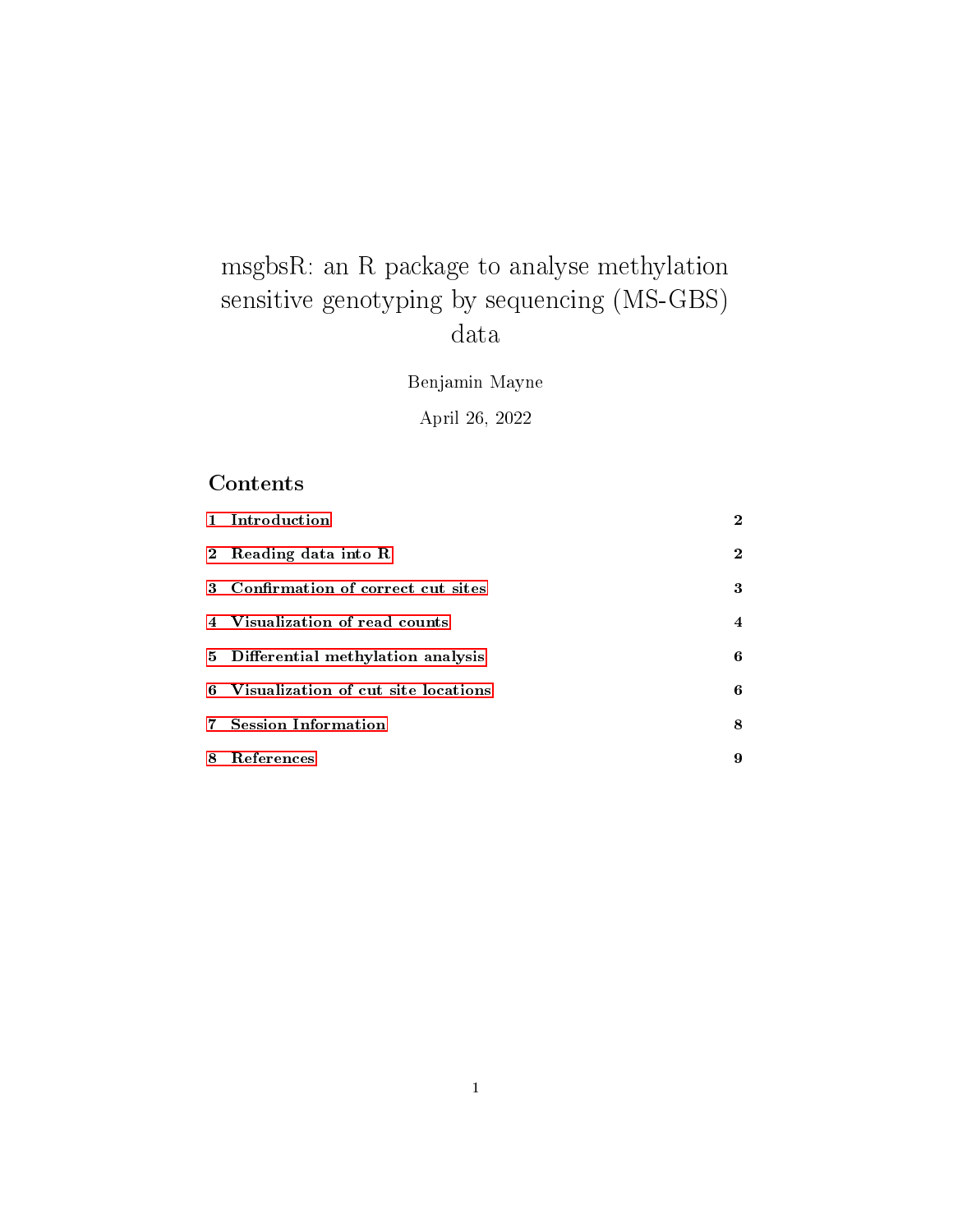## <span id="page-1-0"></span>1 Introduction

Current data analysis tools do not fulfil all experimental designs. For example, GBS experiments using methylation sensitive restriction enzymes (REs), which is also known as methylation sensitive genotyping by sequencing (MS-GBS), is an effective method to identify differentially methylated sites that may not be accessible in other technologies such as microarrays and methyl capture sequencing. However, current data analysis tools do not satisfy the requirements for these types of experimental designs.

Here we present msgbsR, an R package for data analysis of MS-GBS experiments. Read counts and cut sites from a MS-GBS experiment can be read directly into the R environment from a sorted and indexed BAM files).

## <span id="page-1-1"></span>2 Reading data into R

The analysis with the msgbsR pipeline begins with a directory which contains sorted and indexed BAM file(s). msgbsR contains an example data set containing 6 samples from a MS-GBS experiment using the restriction enzyme MspI. In this example the 6 samples are from the prostate of a rat and have been truncated for chromosome 20. 3 of the samples were fed a control diet and the other 3 were fed an experimental high fat diet.

To read in the data directly into the R environment can be done using the rawCounts() function, which requires the directory path to where the sorted and indexed files are located and the desired number of threads to be run (Default  $= 1$ .

```
> library(msgbsR)
> library(GenomicRanges)
> library(SummarizedExperiment)
> my_path <- system.file("extdata", package = "msgbsR")
> se <- rawCounts(bamFilepath = my_path)
> dim(assay(se))
```

```
[1] 16047 6
```
The result is an RangedSummarizedExperiment object containing the read counts. The columns are samples and the rows contain the location of each unique cut sites. Each cut site has been given a unique ID (chr:positionposition:strand). The cut site IDs can be turned into a GRanges object. Information regarding the samples such as treatment or other groups can be added into the return object as shown below

```
> colData(se) <- DataFrame(Group = c(rep("Control", 3), rep("Experimental", 3)),
+ row.names = colnames(assay(se)))
```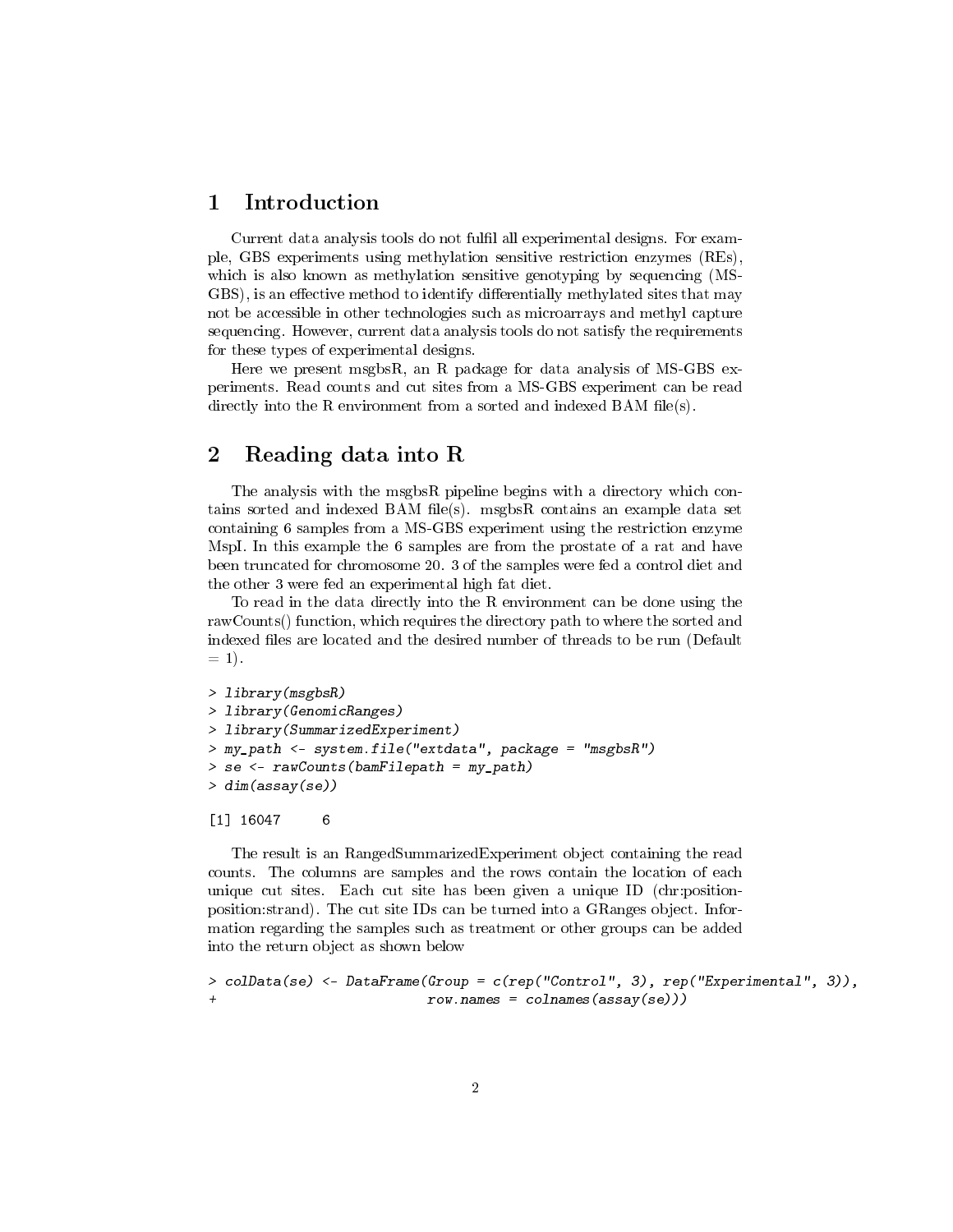### <span id="page-2-0"></span>3 Confirmation of correct cut sites

After the data has been generated into the R environment, the next step is to confirm that the cut sites were the correctly generated sites. In this example, the methylated sensitive restriction enzyme that has been used is MspI which recognizes a 4bp sequence  $(C/CGG)$ . MspI cuts between the two cytosines when the outside cytosine is methylated.

The first step is to extract the location of the cut sites from se and adjust the cut sites such that the region will cover the recognition sequence of MspI. It is important to note that in this example the user must adjust the region over the cut sites specifically for each strand. In other words although the enzyme cuts at  $C/CGG$  on the minus strand this would appear as  $CCG/G$ . The code below shows how to adjust the postioining of the cut sites to cover the recginition site on each strand.

```
> cutSites <- rowRanges(se)
> # # Adjust the cut sites to overlap recognition site on each strand
> start(cutSites) <- ifelse(test = strand(cutSites) == '+',
                            yes = start(cutsites) - 1, no = start(cutsites) - 2)> end(cutSites) <- ifelse(test = strand(cutSites) == '+',
                            yes = end(cutsites) + 2, no = end(cutsites) + 1)
```
The object cutSites is a GRanges object that contains the start and end position of the MspI sequence length around the cut sites. These cut sites can now be checked if the sequence matches the MspI sequence.

msgbsR offer two approaches to checking the cut sites. The first approach is to use a BSgenome which can be obtained from Bioconductor. In this example, BSgenome.Rnorvegicus.UCSC.rn6 will be used.

```
> library(BSgenome.Rnorvegicus.UCSC.rn6)
> correctCuts <- checkCuts(cutSites = cutSites, genome = "rn6", seq = "CCGG")
```
If a BSgenome is unavailable for a species of interest, another option to checking the cut sites is to use a fasta file which can be used throught the checkCuts() function.

The correctCuts data object is in the format of a GRanges object and contains the correct sites that contained the recognition sequence. These sites can be kept within se by using the subsetByOverlaps function.

The incorrect MspI cut sites can be filtered out of datCounts:

```
> se <- subsetByOverlaps(se, correctCuts)
> dim(assay(se))
```
[1] 13983 6

se now contains the correct cut sites and can now be used in downstream analyses.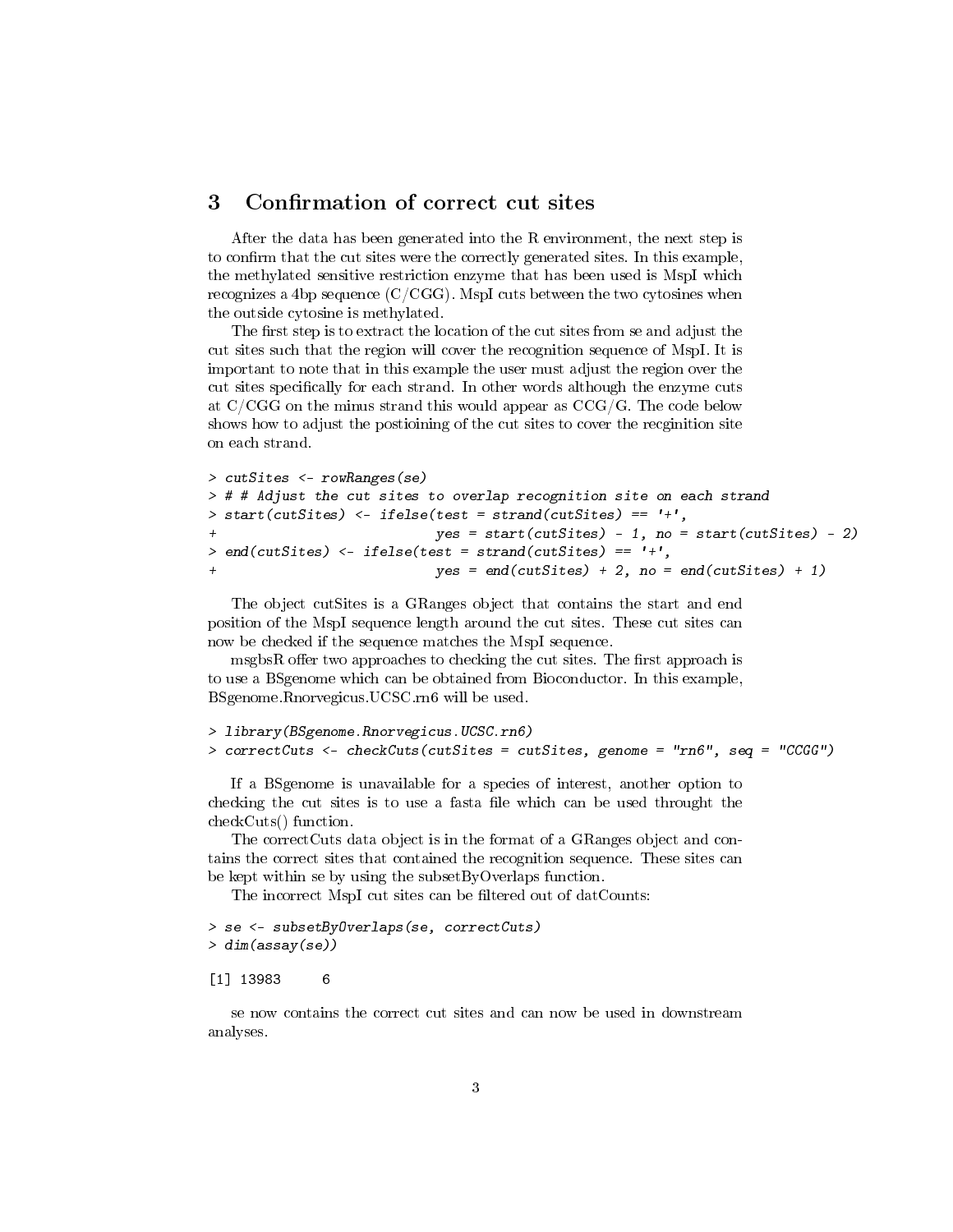## <span id="page-3-0"></span>4 Visualization of read counts

Before any further downstream analyses with the data, the user may want to filter out samples that did not generate a sufficient number of read counts or cut sites. The msgbsR package contains a function which plots the total number of read counts against the total number of cut sites produced per sample. The user can also use the function to visulaise if different categories or groups produced varying amount of cut sites or total amount of reads.

To visualize the total number of read counts against the total number of cut sites produced per sample:

#### > plotCounts(se = se, cateogory = "Group")

This function generates a plot (Figure 1) where the x axis and y axis represents the total number of reads and the total number of cut sites produced for each sample respectively.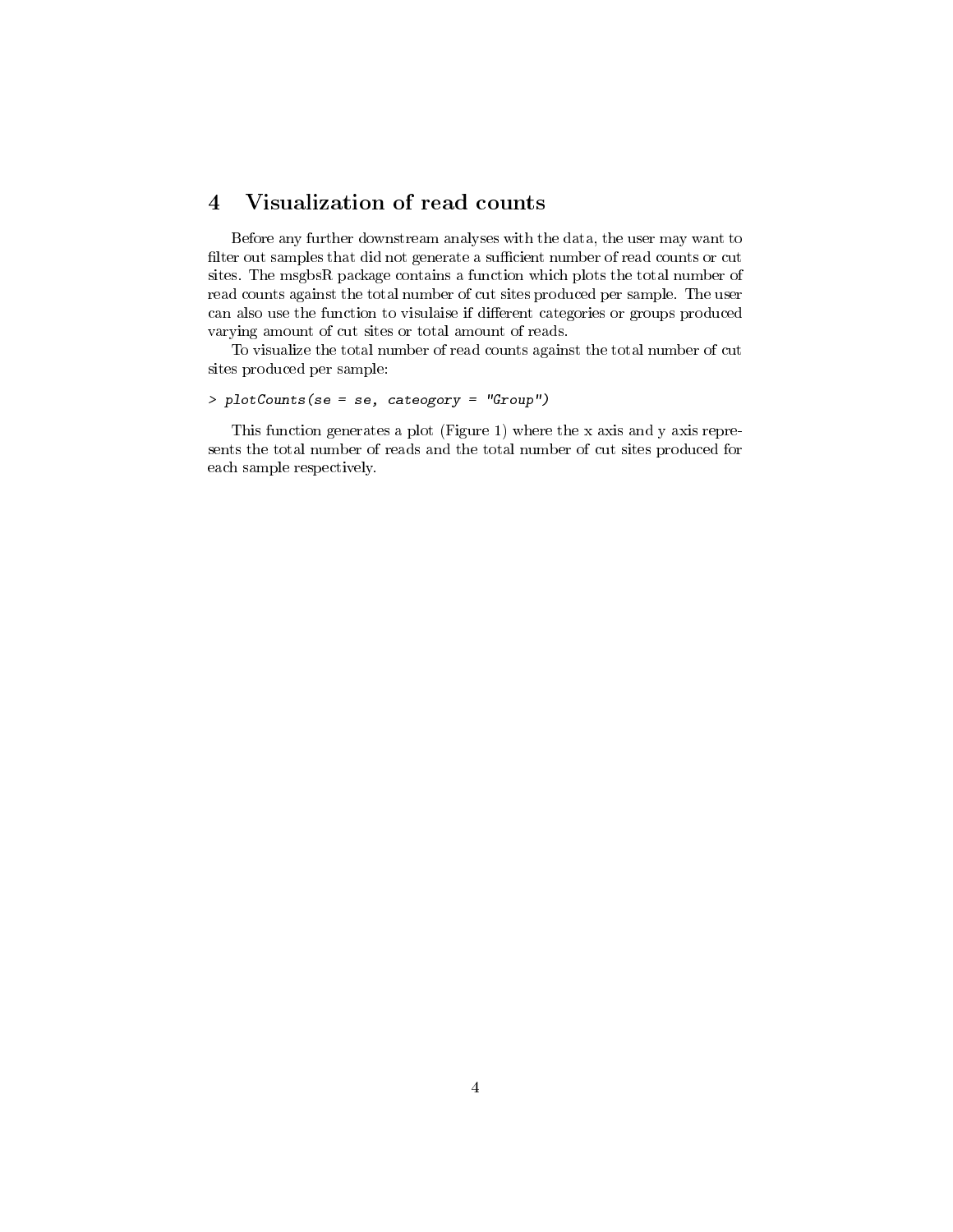

Figure 1: The distribution of the total number of reads and cut sites produced by each sample.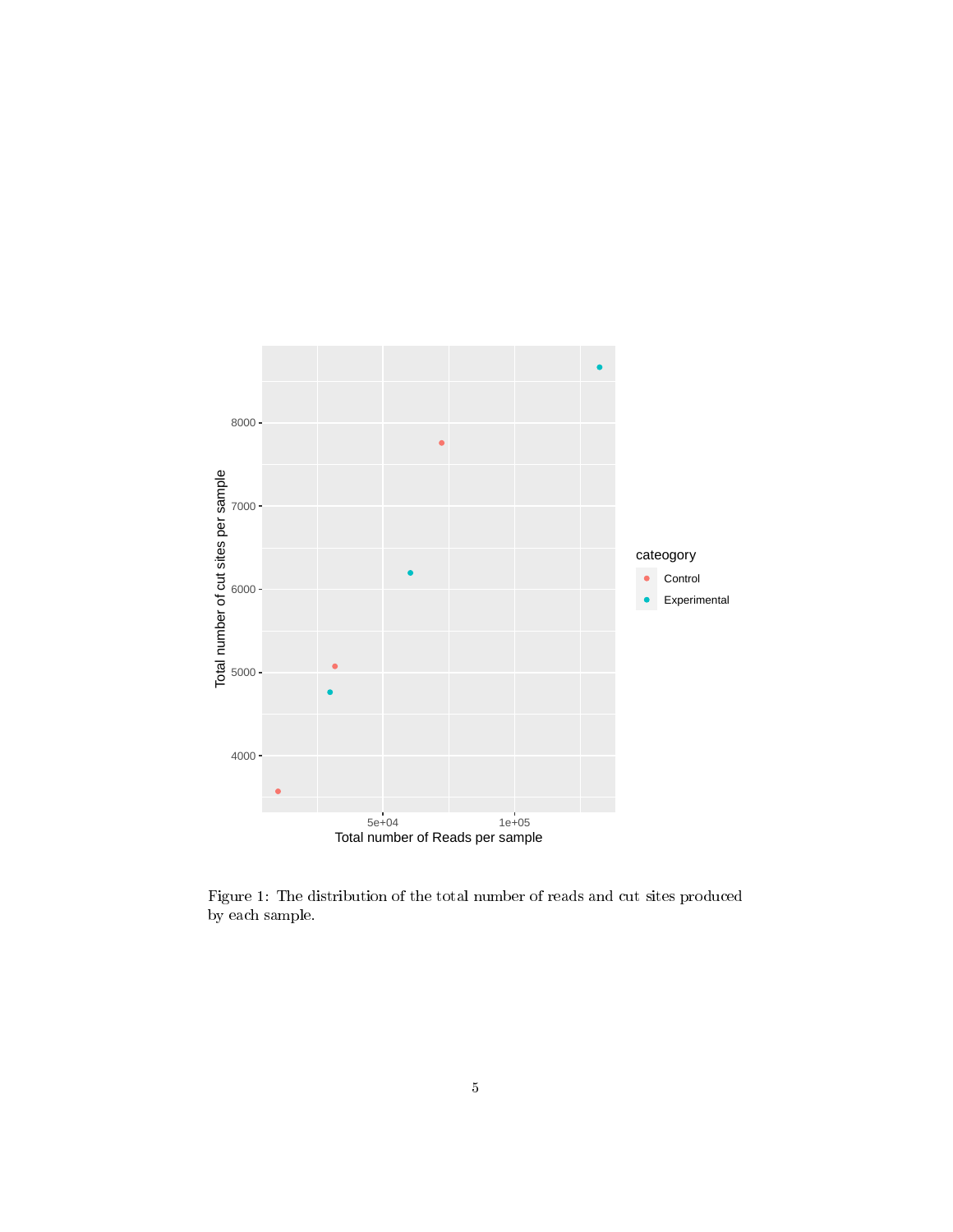## <span id="page-5-0"></span>5 Differential methylation analysis

 $m$ sgbs $R$  utilizes edge $R$  in order to determine which cut sites are differentially methylated between groups. Since MS-GBS experiments can have multiple groups or conditions msgbsR offers a wrapper function of edgeR (Zhou et al., 2014) tools to automate differential methylation analyses.

To determine which cut sites are differentiallly methylated between groups:

```
> top <- diffMeth(se = se, cateogory = "Group",
+ condition1 = "Control", condition2 = "Experimental",
+ cpmThreshold = 1, thresholdSamples = 1)
```
The top object now contains a data frame of the cut sites that had a CPM  $>$ 1 in at least 1 sample and which cut sites are differentially methylated between the two groups.

## <span id="page-5-1"></span>6 Visualization of cut site locations

The msgbsR package contains a function to allow visualization of the location of the cut sites. Given the lengths of the chromosomes the cut sites can be visualized in a circos plot (Figure 2).

Firstly, define the length of the chromosome.

```
> ratChr <- seqlengths(BSgenome.Rnorvegicus.UCSC.rn6)["chr20"]
```
Extract the differentially methylated cut sites.

```
> my_cuts <- GRanges(top$site[which(top$FDR < 0.05)])
```
To generate a circos plot:

```
> plotCircos(cutSites = my_cuts, seqlengths = ratChr,
             cutSite.colour = "red", seqlengths.colour = "blue")
```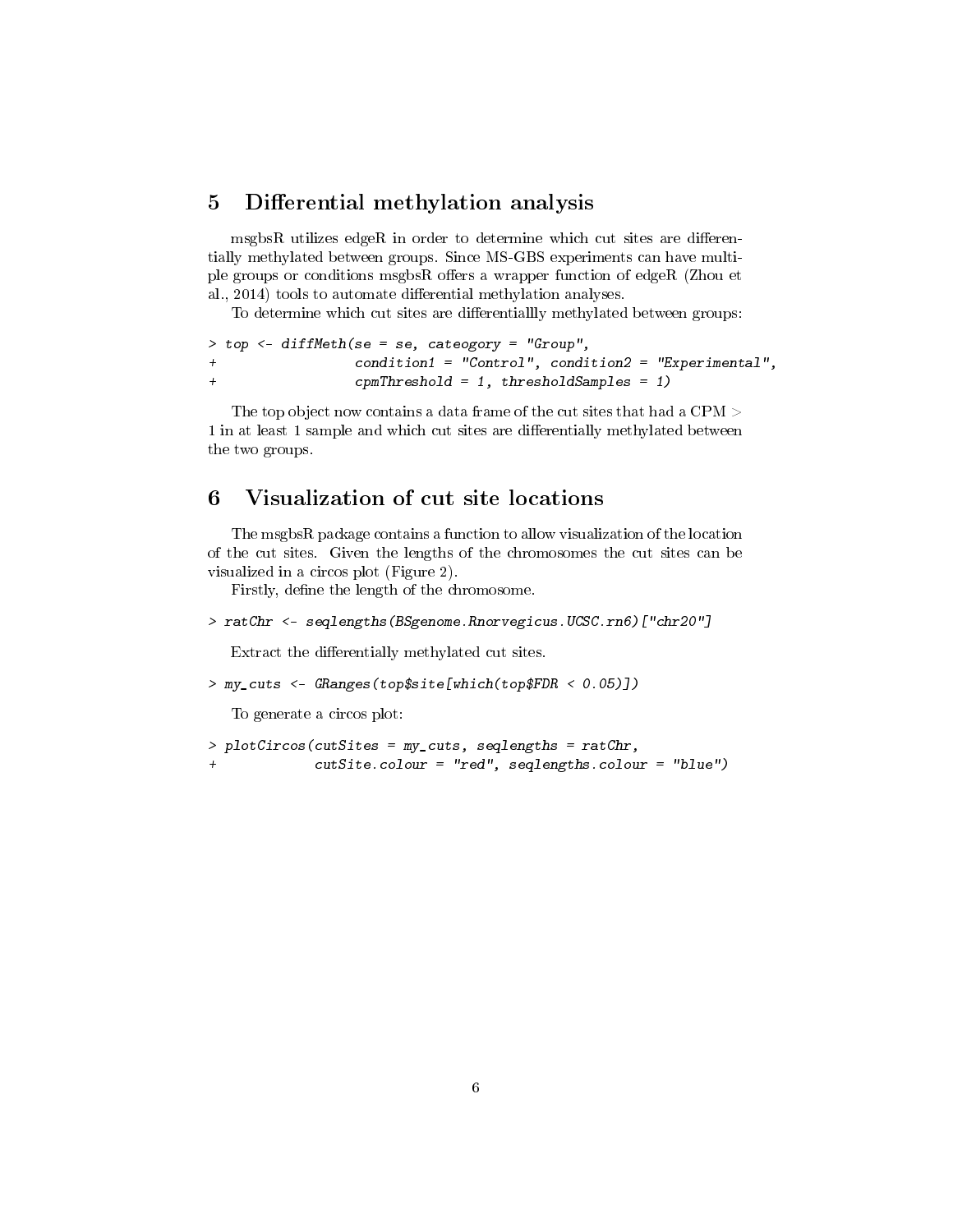

Figure 2: A circos plot of chromosome 20 representing cut sites defined by the user.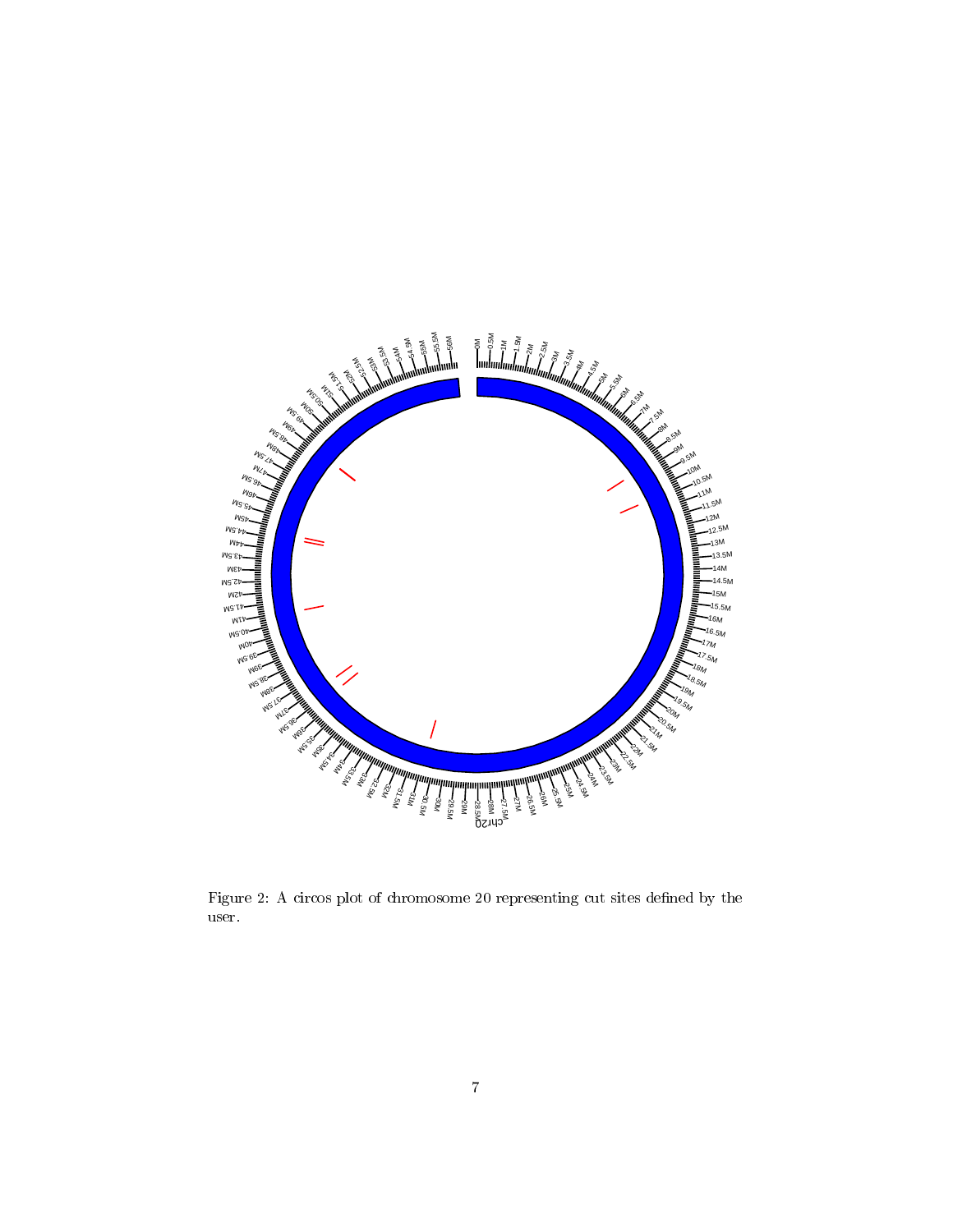## <span id="page-7-0"></span>7 Session Information

This analysis was conducted on:

```
> sessionInfo()
R version 4.2.0 RC (2022-04-19 r82224)
Platform: x86_64-pc-linux-gnu (64-bit)
Running under: Ubuntu 20.04.4 LTS
Matrix products: default
BLAS: /home/biocbuild/bbs-3.15-bioc/R/lib/libRblas.so
LAPACK: /home/biocbuild/bbs-3.15-bioc/R/lib/libRlapack.so
locale:
[1] LC_CTYPE=en_US.UTF-8 LC_NUMERIC=C
[3] LC_TIME=en_GB LC_COLLATE=C
[5] LC_MONETARY=en_US.UTF-8 LC_MESSAGES=en_US.UTF-8
[7] LC_PAPER=en_US.UTF-8 LC_NAME=C
[9] LC_ADDRESS=C LC_TELEPHONE=C
[11] LC_MEASUREMENT=en_US.UTF-8 LC_IDENTIFICATION=C
attached base packages:
[1] stats4 stats graphics grDevices utils datasets methods
[8] base
other attached packages:
[1] BSgenome.Rnorvegicus.UCSC.rn6_1.4.1 BSgenome_1.64.0
[3] rtracklayer_1.56.0 Biostrings_2.64.0
[5] XVector_0.36.0 SummarizedExperiment_1.26.0
[7] Biobase_2.56.0 MatrixGenerics_1.8.0
[9] matrixStats_0.62.0 msgbsR_1.20.0
[11] GenomicRanges_1.48.0 GenomeInfoDb_1.32.0
[13] IRanges_2.30.0 S4Vectors_0.34.0
[15] BiocGenerics_0.42.0
loaded via a namespace (and not attached):
 [1] colorspace_2.0-3 rjson_0.2.21 hwriter_1.3.2.1
 [4] ellipsis_0.3.2 biovizBase_1.44.0 htmlTable_2.4.0
 [7] base64enc 0.1-3 dichromat 2.0-0 rstudioapi 0.13
[10] farver_2.1.0 genomeIntervals_1.52.0 bit64_4.0.5
[13] AnnotationDbi_1.58.0 fansi_1.0.3 xml2_1.3.3
[16] splines_4.2.0 R.methodsS3_1.8.1 ggbio_1.44.0
[19] cachem_1.0.6 knitr_1.38 Formula_1.2-4
[22] Rsamtools_2.12.0 cluster_2.1.3 dbplyr_2.1.1
[25] png_0.1-7 R.oo_1.24.0 graph_1.74.0
[28] BiocManager_1.30.17 compiler_4.2.0 httr_1.4.2
```